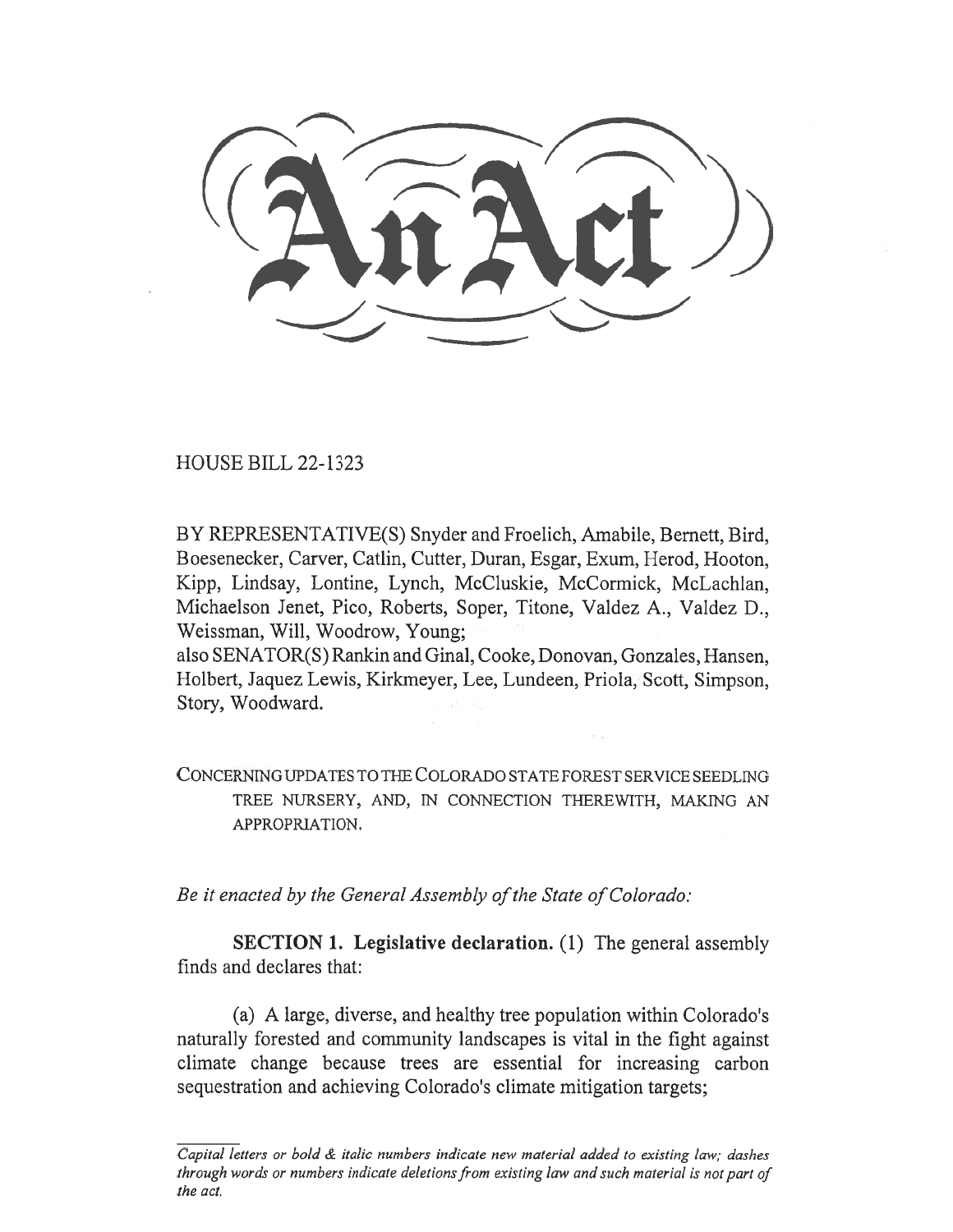(b) Colorado has recently suffered devastating impacts to its tree population from uncharacteristic wildfires, insect outbreaks, drought, and deforestation;

(c) In 2020 and 2021, Colorado experienced two record-breaking wildfire years that resulted in four of the largest and most costly wildfires in the state's history:

(I) The Marshall Fire, which burned over 6,000 acres and 1,000 structures in a highly urbanized area and caused more than \$500 million in damages;

(II) The Cameron Peak Fire, which burned around 208,913 acres;

(III) The East Troublesome Fire, which burned around 193,812 acres; and

(IV) The Pine Gulch Fire, which burned around 139,007 acres; and

(d) Reforestation in the aftermath of wildfires plays an important role in:

(I) Preserving water quality;

(II) Restoring tree cover;

(III) Providing stream and riverbank support and decreasing flood damage;

(IV) Increasing carbon sequestration;

(V) Enhancing outdoor recreation areas; and

(VI) Protecting biodiversity.

(2) The general assembly also finds that:

(a) Located on the foothills campus of Colorado state university in Fort Collins, the Colorado state forest service seedling tree nursery (forest

## PAGE 2-HOUSE BILL 22-1323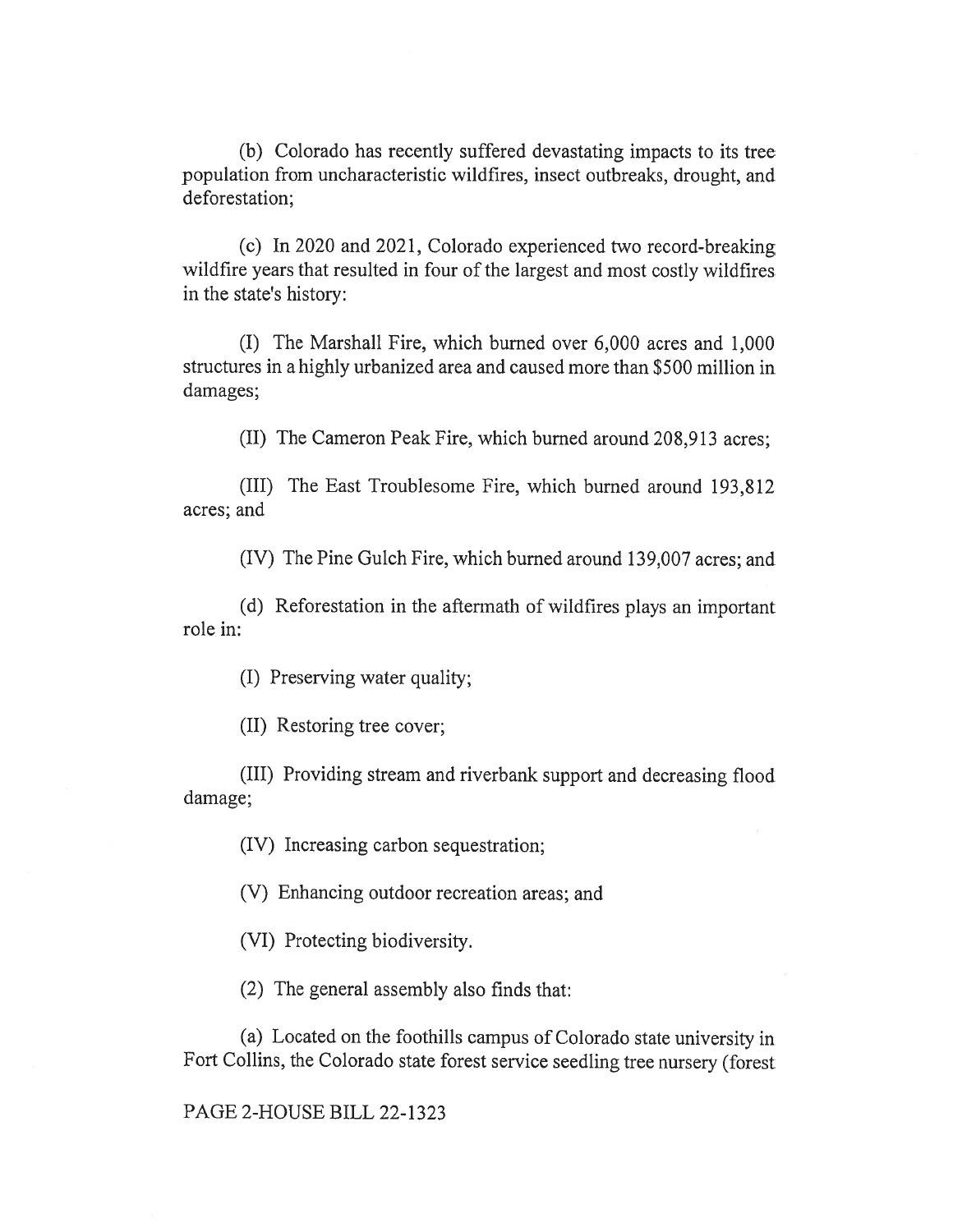service nursery) plays a critical role in providing seedling trees for landowners and land managers in Colorado for conservation and reforestation purposes;

(b) A large-scale, diverse, and reliable stock of seedling trees is critical to mitigating the risk of future wildfires, protecting existing water infrastructure, and adapting to continued climate change in Colorado;

(c) Due to its outdated infrastructure, limited staffing capabilities, and limited growing space, the forest service nursery has been unable to leverage its capacity and resources to meet the increasing demand for seedling trees for nonfederal lands in Colorado; and

(d) The lack of funding to improve and modernize the forest service nursery has put the forest service nursery in a position of being unsustainable in the future and has significantly limited its ability to:

(I) Produce sufficient stock of a diversity of high-quality, environmentally adapted seedling trees to be used for ecosystem restoration;

(II) Provide guidance and expertise regarding reforestation that is necessary to increase the survival rate of seedling trees; and

(III) Support post-wildfire recovery efforts at the scale now required.

(3) The general assembly therefore declares that an investment by the state to upgrade and expand the forest service nursery will increase the forest service nursery's annual production dramatically, improve professional expertise, and help support the growing need for seedling trees and guidance regarding the implementation of reforestation projects in response to wildfire.

SECTION 2. In Colorado Revised Statutes, add 23-31-319 as follows:

23-31-319. Forest service seedling tree nursery - necessary upgrades and improvements - definition - funding - reports - repeal. (1) Definition. AS USED IN THIS SECTION, UNLESS THE CONTEXT OTHERWISE REQUIRES, "NURSERY" MEANS THE COLORADO STATE FOREST SERVICE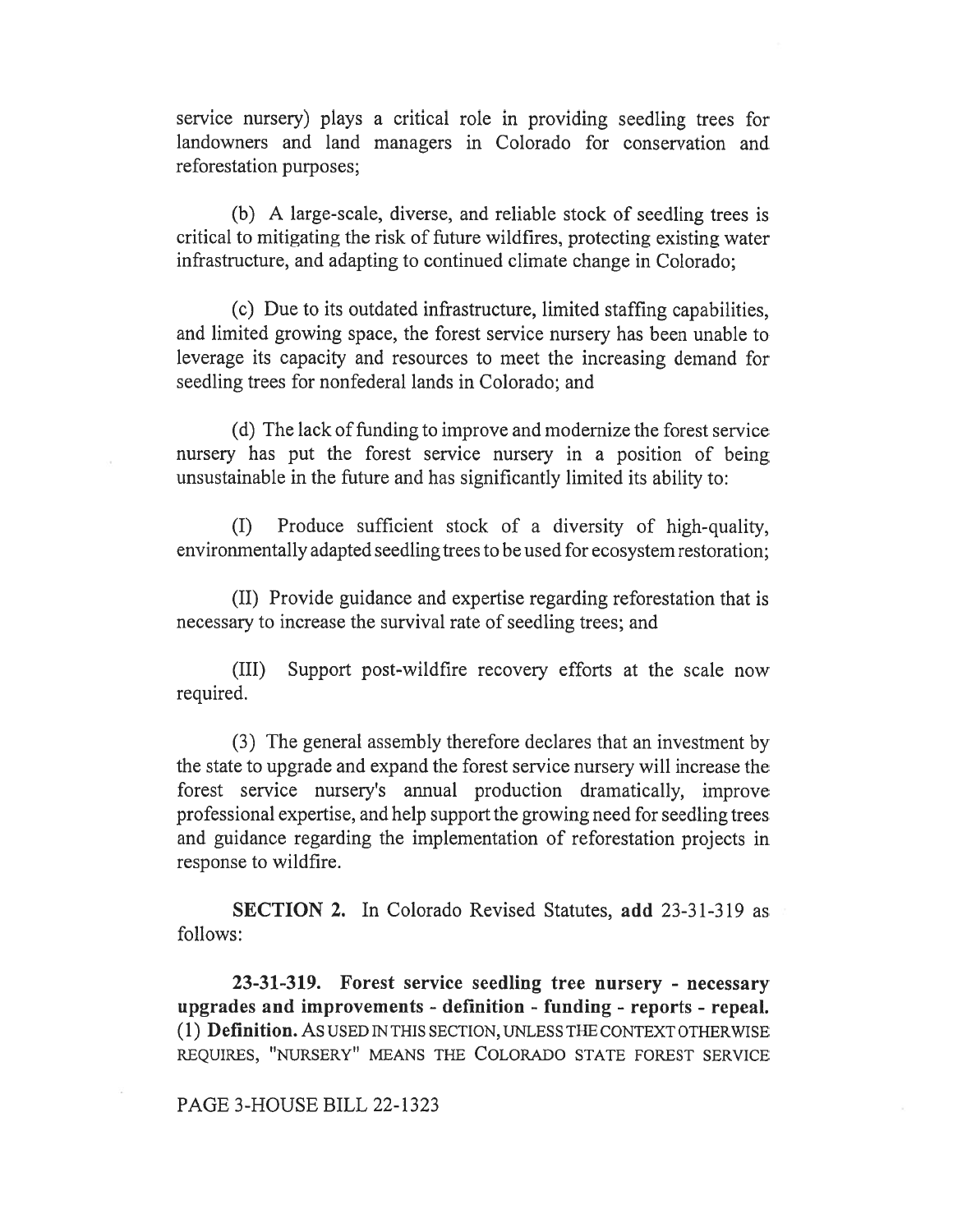SEEDLING TREE NURSERY LOCATED ON THE FOOTHILLS CAMPUS OF COLORADO STATE UNIVERSITY IN FORT COLLINS AND OPERATED BY THE COLORADO STATE FOREST SERVICE.

(2) Greenhouses. To UPGRADE GREENHOUSES AND EXPAND THEIR CAPACITY, THE NURSERY SHALL:

(a) REPAIR EXISTING STRUCTURES AS NEEDED;

(b) ADD SQUARE FOOTAGE TO EXISTING STRUCTURES OR CONSTRUCT NEW STRUCTURES;

(c) REPLACE PUMPS AND OTHER EQUIPMENT WITH EQUIPMENT THAT IS CALIBRATED FOR CURRENT NUTRIENT DELIVERY STANDARDS;

(d) IMPLEMENT ENERGY EFFICIENCY MEASURES;

(e) IMPLEMENT MODERN PEST CONTROL MEASURES; AND

(f) UPGRADE WATER DELIVERY SYSTEMS, INCLUDING IRRIGATION SYSTEMS.

(3) Shade house structures. To IMPROVE AND EXPAND SHADE HOUSE STRUCTURES, THE NURSERY SHALL:

(a) REMOVE AND REPLACE EXISTING ROTTED STRUCTURES;

(b) REFILL AND LEVEL SUNKEN OR ERODED GROUND;

(c) INSTALL NEW FOUNDATIONS;

(d) INSTALL NEW IRRIGATION LINES; AND

(e) ADD SQUARE FOOTAGE TO EXISTING STRUCTURES, CONSTRUCT NEW STRUCTURES, OR BOTH.

(4) Containers and shipping supplies. TO PREPARE FOR INCREASED PRODUCTION, THE NURSERY SHALL:

(a) PURCHASE SUFFICIENT CONTAINERS AND SHIPPING MATERIALS TO

PAGE 4-HOUSE BILL 22-1323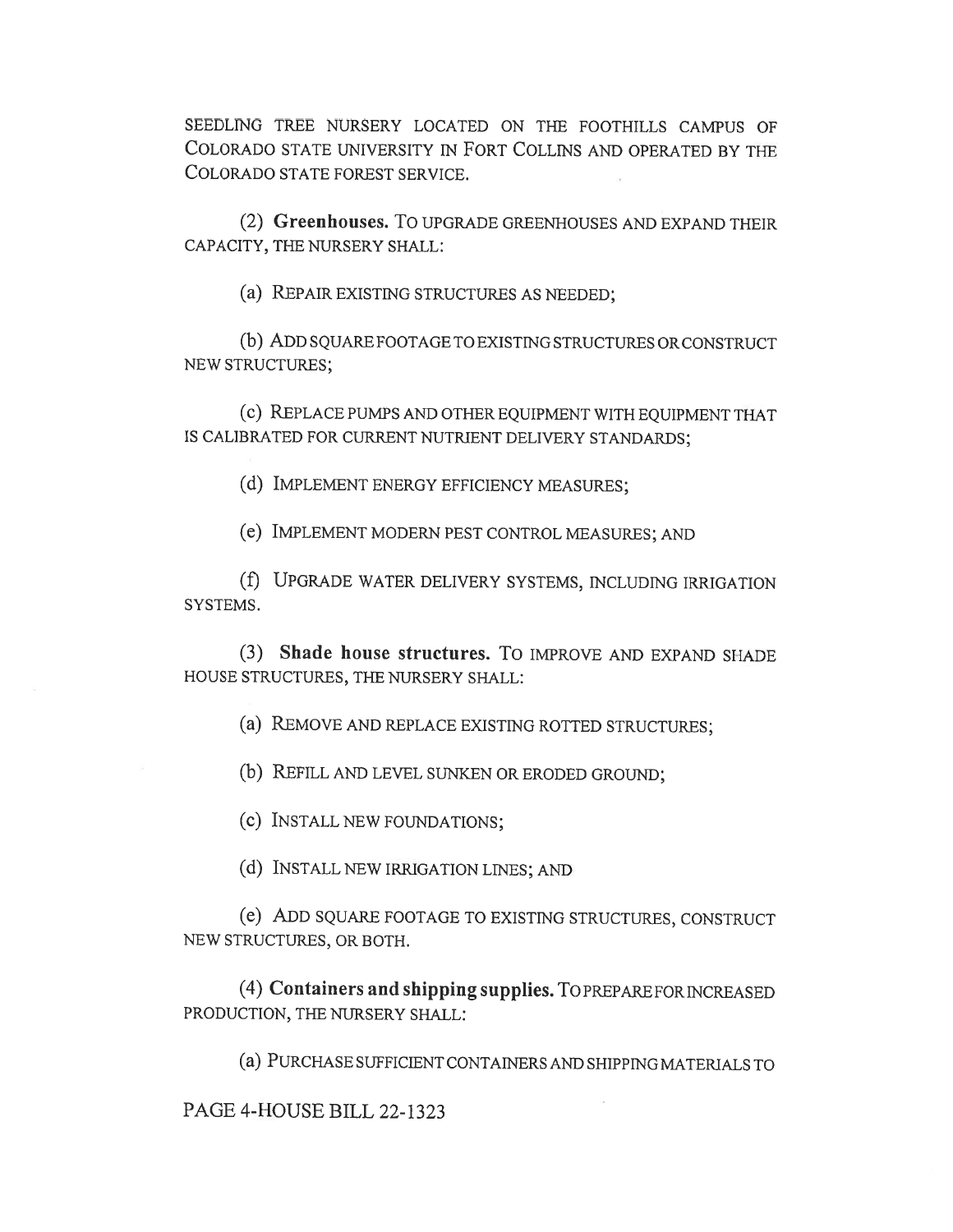## SERVE THE NURSERY'S STORAGE AND SHIPPING NEEDS; AND

(b) PURCHASE A PRESSURE WASHER TO CLEAN AND STERILIZE CONTAINERS FOR REUSE.

(5) Capacity, expertise, and infrastructure analysis. To GUIDE FURTHER INVESTMENT IN THE MODERNIZATION OF THE NURSERY, THE NURSERY SHALL CONTRACT WITH NURSERY MANAGEMENT AND REFORESTATION PROFESSIONALS TO CONDUCT AN ANALYSIS OF PRIORITY CAPACITY AND KNOWLEDGE INVESTMENTS THAT ARE NECESSARY TO ADDRESS REFORESTATION NEEDS IN RESPONSE TO MORE FREQUENT AND INTENSE WILDFIRE, FLOOD, INSECT, AND DISEASE INCIDENTS.

(6) Appropriation. FOR THE 2022-23 STATE FISCAL YEAR, THE GENERAL ASSEMBLY SHALL APPROPRIATE MONEY TO THE COLORADO STATE UNIVERSITY SYSTEM FOR ALLOCATION TO AND EXPENDITURE BY THE COLORADO STATE FOREST SERVICE TO FUND IMPROVEMENTS TO THE NURSERY, TO HIRE PROFESSIONAL STAFF, AND TO CONDUCT THE CAPACITY, EXPERTISE, AND INFRASTRUCTURE ANALYSIS AS SPECIFIED IN SUBSECTION (5) OF THIS SECTION.

(7) Reporting. No LATER THAN JUNE 1, 2023, AND NO LATER THAN JUNE 1 OF ANY OTHER YEAR IN WHICH THE COLORADO STATE FOREST SERVICE EXPENDS MONEY APPROPRIATED TO THE COLORADO STATE UNIVERSITY SYSTEM PURSUANT TO THIS SECTION, THE STATE FORESTER SHALL SUBMIT A REPORT CONCERNING THE USE OF MONEY RECEIVED BY THE COLORADO STATE FOREST SERVICE PURSUANT TO THIS SECTION TO THE WILDFIRE MATTERS REVIEW COMMITTEE CREATED IN SECTION 2-3-1602  $(1)(a)$ .

(8) Repeal. THIS SECTION IS REPEALED, EFFECTIVE JANUARY 1, 2025.

SECTION 3. Appropriation. For the 2022-23 state fiscal year, \$5,000,000 is appropriated to the department of higher education for use by the board of governors of the Colorado state university system. This appropriation is from the general fund. To implement this act, the board of governors may use this appropriation for the Colorado state forest service tree nursery. Any money appropriated in this section not expended prior to July 1, 2023, is further appropriated to the board of governors for the 2023-24 state fiscal year for the same purpose.

PAGE 5-HOUSE BILL 22-1323